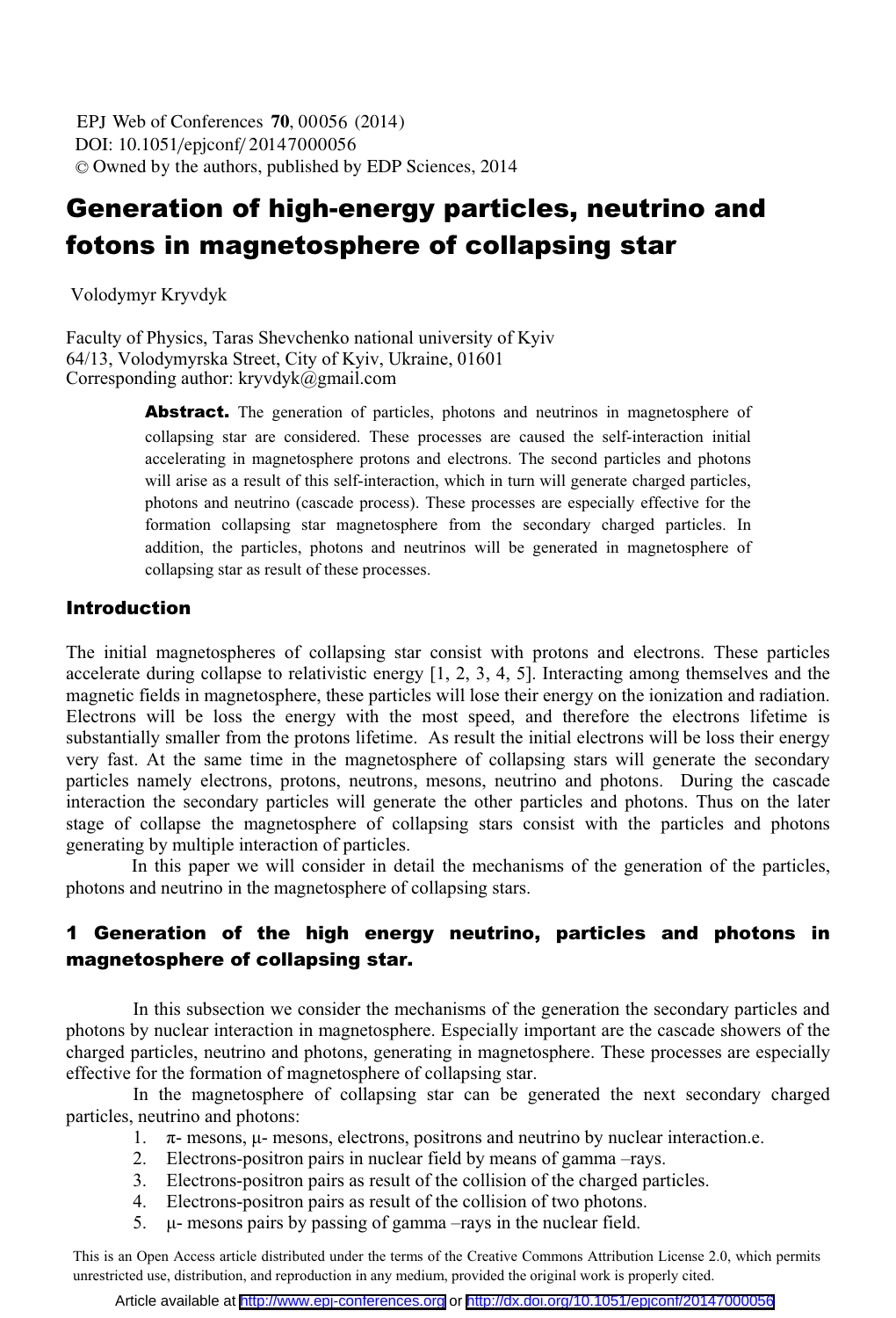- 6. The recoil electrons by collision of the charged particles.
- 7. Neutrino by the collision of the charged particles and nuclear interaction in magnetosphere.

In magnetosphere of collapsing star can be generated of the charged particles, neutrons, neutrino and photons as result these processes. The scheme of generation these particles are given in Table 1.

|  |  | Table 1. Particles generation in the magnetosphere collapsing star |
|--|--|--------------------------------------------------------------------|
|  |  |                                                                    |

|                                                                                                                                                                                                          | Originally accelerating protons and electrons                                                                                                                                                                              |                                                                                                                                                                                                                    |
|----------------------------------------------------------------------------------------------------------------------------------------------------------------------------------------------------------|----------------------------------------------------------------------------------------------------------------------------------------------------------------------------------------------------------------------------|--------------------------------------------------------------------------------------------------------------------------------------------------------------------------------------------------------------------|
|                                                                                                                                                                                                          |                                                                                                                                                                                                                            |                                                                                                                                                                                                                    |
| Generation and acceleration<br>of secondary particles                                                                                                                                                    | Generation and acceleration<br>of tertiary particle                                                                                                                                                                        | Multiple generation and<br>acceleration of particles                                                                                                                                                               |
| <b>Protons</b><br>(p)<br>(n)<br><b>Neutrons</b><br><b>Electrons</b><br>(e <sup>2</sup> )<br>Positrons $(e^+)$<br><b>Mesons</b><br>$(\pi, \mu)$<br><b>Neutrino</b><br>(v)<br><b>Photons</b><br>$(\gamma)$ | <b>Protons</b><br>(p)<br>∸•••<br><b>Neutrons</b><br>(n)<br><b>Electrons</b><br>(e <sup>-</sup> )<br>$(e^+)$<br><b>Positrons</b><br><b>Mesons</b><br>$(\pi, \mu)$<br><b>Neutrino</b><br>(v)<br><b>Photons</b><br>$(\gamma)$ | <b>Protons</b><br>(p)<br><b>Neutrons</b><br>(n)<br><b>Electrons</b><br>(e <sup>2</sup> )<br>$(e^+)$<br><b>Positrons</b><br><b>Mesons</b><br>$(\pi, \mu)$<br><b>Neutrino</b><br>(v)<br><b>Photons</b><br>$(\gamma)$ |

Thus the charged particles, neutrons, neutrino and photons will generate uninterruptedly in the magnetosphere of collapsing star. We will consider these processes in next subsection.

## 2 Generation of π-mesons, μ-mesons, electrons, positrons and neutrino by nuclear interaction in magnetosphere of collapsing star.

In previously author papers [1, 2, 3, 4, 5] have been should that protons and electrons will accelerate in magnetosphere of collapsing star to relativistic energy. The accelerating protons will interact with other protons in magnetosphere and will generate mesons by next nuclear interactions [6, 7, 8]

$$
p + p \to p + p + n_1 (\pi^+ + \pi^-) + n_2 \pi^0,
$$
  
\n
$$
p + p \to p + n + \pi^+ + n_3 (\pi^+ + \pi^-) + n_4 \pi^0,
$$
  
\n
$$
p + p \to n + n + 2\pi^+ + n_5 (\pi^+ + \pi^-) + n_6 \pi^0,
$$
  
\n
$$
p + p \to D + \pi^+ + n_7 (\pi^+ + \pi^-) + n_8 \pi^0,
$$
  
\n(1)

Here *p*- proton, *n*- neutron, *D*- deuteron,  $n_1$ -  $n_2$ - positive integers. In the later the second electrons, positrons, photons and neutrino will be generated by decay of mesons

$$
\pi^{\pm} \to \mu^{\pm} + \nu_{\mu}/\bar{\nu}_{\mu}
$$
\n
$$
\pi^{0} \to \gamma + \gamma
$$
\n
$$
\mu^{\pm} \to e^{\pm} + \nu_{e}/\bar{\nu}_{e} + \nu_{\mu}/\bar{\nu}_{\mu},
$$
\n(2)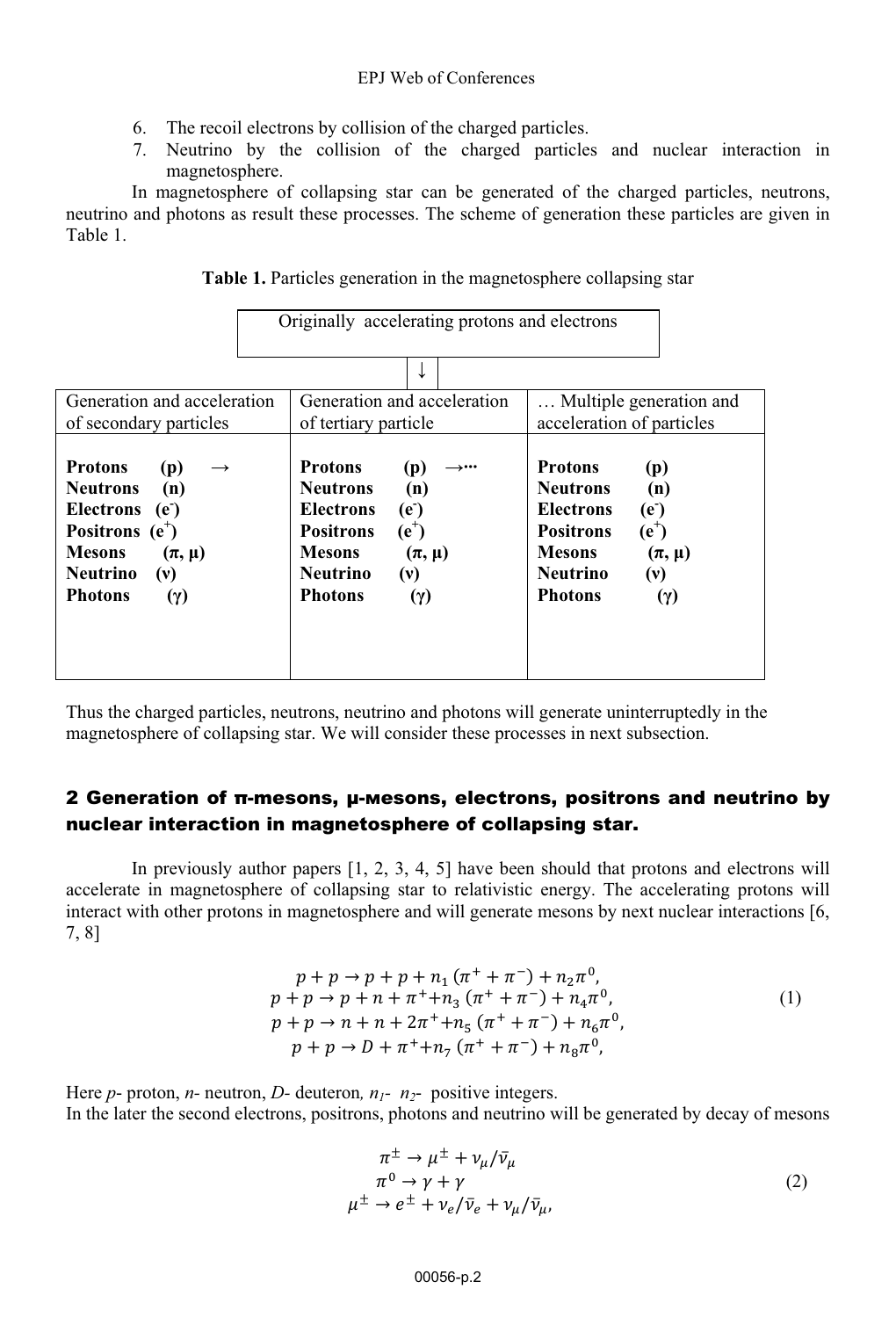For relativistic protons with energy from 290  $MeV$  to 1  $FeV$  only one with reaction can be possible [6]

$$
p+p\rightarrow p+n+\pi^{+}
$$
, or  $p+p+\pi^{0}$ , or  $D+\pi^{+}$ .

The minimum energy  $E_{min}$  for the generation  $\pi$ -mesons by nuclear proton is

$$
E_{min} = \frac{Y^2 m_{\pi}^2 c^4}{2m_{\pi}c^2} + 2Y m_{\pi}c^2 \approx Y(280 + 10Y)[\text{MeB}].
$$

The generation  $\pi$ -mesons is possible only for protons with high energy more 290 MeV. These protons accelerate in the variable magnetic fields in the magnetosphere of collapsing star [1-5]. Therefore we can assert that the reactions  $(1)$  and  $(2)$  can generated the powerful flux secondary electrons, positrons, gamma-rays and neutrino in magnetospheres by gravitational collapse. Thus the collapsing stars will the powerful source of neutrino, cosmic rays and the nonthermal electromagnetic radiation.

In addition the charged particles, the neutral neutrons will be generated by reactions (1) and (2). These particles not interact with the magnetic fields and therefore their will pass free in magnetosphere forming the neutron wind around collapsing star. When in magnetosphere are the sufficiently value of free neutrons and protons, neutrino can generated by urca-processes when neutrons and protons capture of electron or positron and neutrino radiate by reactions [9]

$$
p + e^{-} \rightarrow n + \nu_{e},
$$
  
\n
$$
n + e^{+} \rightarrow p + \overline{\nu}_{e},
$$
  
\n
$$
n \rightarrow p + e^{-} + \overline{\nu}_{e}
$$
\n(3)

Presence of the strong magnetic fields can influence strong on the velocity urca-reactions. In papers [10, 11] was should that in the very strong magnetic fields  $(H \gg 4 \cdot 10^{13} \text{ Gs})$  the velocity betadecay and urca- processes can arise in hundred time.

If the big value free neutrons are in the stable equilibrium with the small value protons and electrons, then the neutrons scattering result to modify urca-reactions [12, 13]

$$
n + n \to n + p + e^- + \overline{\nu}_{e}
$$
  
\n
$$
n + p + e^- \to n + n + \nu_e
$$
 (4)

If Fermi energy for neutrons exceed the rest energy of muon  $m_u c^2$ , then in result modify urcareactions the muon neutrino will be generated

$$
n + n \to n + p + \mu^{-} + \overline{\nu}_{\mu}
$$
  
\n
$$
n + p + \mu^{-} \to n + n + \nu_{\mu}.
$$
\n(5)

The reaction with muon neutrino can occur only in the very density medium in density  $\rho \geq 8 \cdot 10^{14}$  g/sm<sup>3</sup> that exceed the nuclear density  $\rho_{nuc} \approx 3.7 \cdot 10^{14}$  g/sm<sup>3</sup>. In addition to muon neutrino, in magnetosphere are also quasi- free pions (see reactions (1) and (2)), therefore in magnetosphere is possible also one class urca-reactions as a result of which of neutrinos, electrons and pions can be generated:

$$
\pi^{-} + n \rightarrow n + e^{-} + \overline{\nu}_{e},
$$
\n
$$
n + e^{-} \rightarrow n + \pi^{-} + \nu_{e},
$$
\n
$$
\pi^{-} + n \rightarrow n + \mu^{-} + \overline{\nu}_{\mu},
$$
\n
$$
n + \mu^{-} \rightarrow n + \pi^{-} + \nu_{\mu}.
$$
\n(6)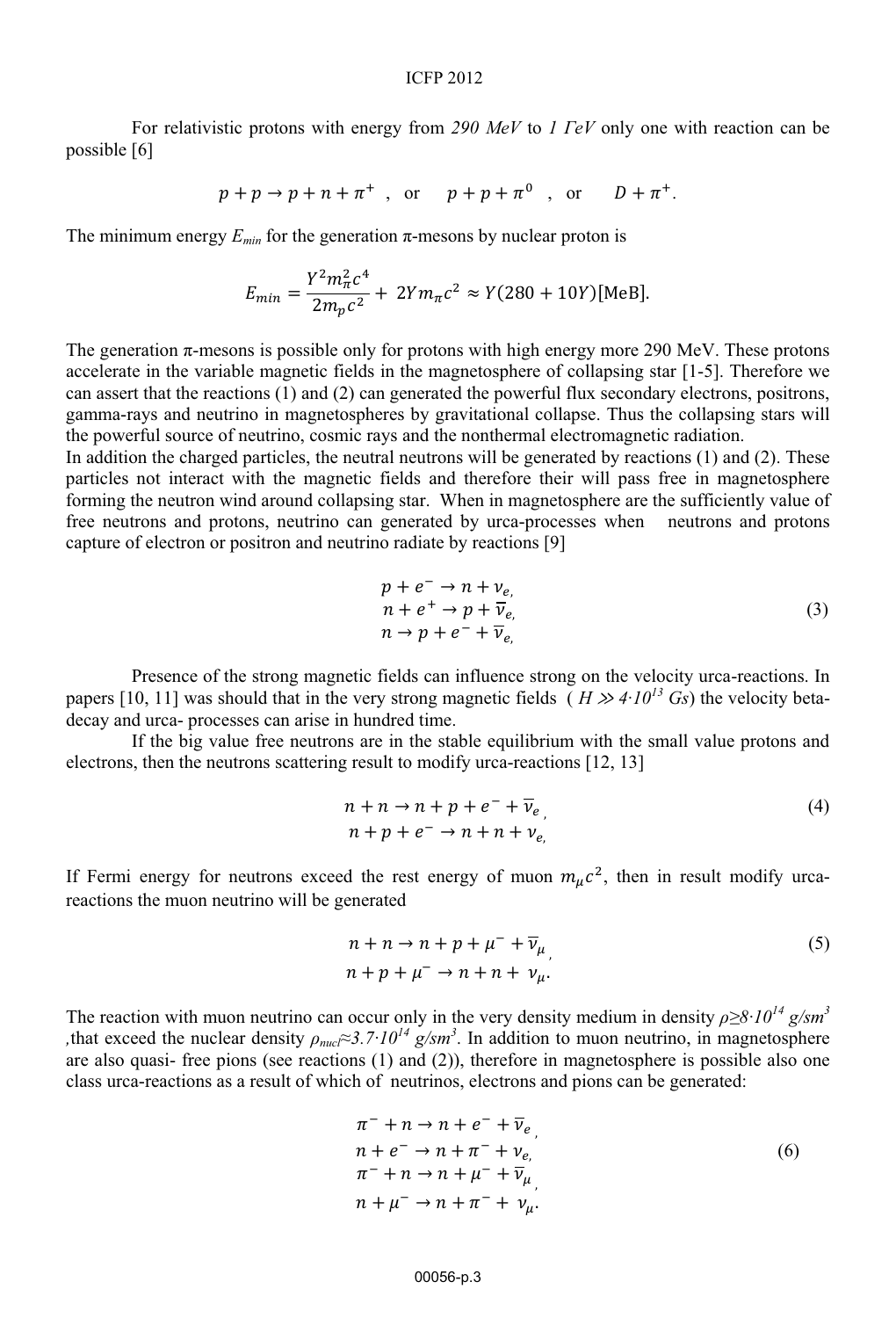## 3 Generation of electron-positron pairs in magnetosphere of collapsing star.

The accelerating in magnetosphere of collapsing star initial electrons will lose their energy during gravitational collapse in consequence of the bremsstrahlung losses. Therefore for the existence of magnetosphere is necessary the continuous generation of the new secondary electrons by the interactions photons and particles in magnetosphere. These questions will are considered in the next subsections.

## 3.1 Generation of electron-positron pairs by interaction the gammaphotons with nuclear.

The electron-positron pairs will generate during passing of gamma - photons with energy  $hv$ The electron-positron pairs will generate during passing of gamma - photons with energy  $hv > 2m_ec^2 = 1.022$  MeB in Coulomb field of nuclear with charge eZ. Here  $m_ec^2 \approx 0.511$  MeB is electron rest energy. For photons with energy  $h v \gg m_e c^2$  the nuclear process cross-section for generation of electron-positron pairs is [6]

$$
\sigma(h\nu) = 4\alpha Z^2 r_0^2 \left[ \frac{7}{9} \ln \left( \frac{2h\nu}{m_e c^2} \right) - \frac{109}{54} \right] \qquad \text{for} \qquad h\nu \ll \frac{m_e c^2}{\alpha Z^{1/3}},
$$
  

$$
\sigma(h\nu) = 4\alpha Z^2 r_0^2 \left[ \frac{7}{9} \ln \left( \frac{191}{Z^{1/3}} \right) - \frac{1}{54} \right] \qquad \text{for} \qquad h\nu \gg \frac{m_e c^2}{\alpha Z^{1/3}}.
$$

Here  $r_0 = e^2/m_e c^2 \approx 2.8 \cdot 10^{-13}$  *sm* is classical electron radius;  $\alpha \approx 1/137$  is fine structure constant. Here  $r_0 = e^2$ <br>The value  $4\alpha r_0^2$  $/m_e c^2 \approx 2.8 \cdot 10^{-13}$  sm<br>  $m_0^2 \approx 2.318 \cdot 10^{-27}$  sm<sup>2</sup>.

Since the main nuclear in magnetosphere are protons  $(Z=1)$ , the interaction cross-section for the generation of electron-positron pairs by the interaction the gamma- photons with protons in magnetosphere of collapsing star are

$$
\sigma_{php}(hv) = 2.318 \cdot 10^{-27} \left[ \frac{7}{9} \ln \left( \frac{2hv}{mc^2} \right) - \frac{109}{54} \right] \quad \text{for} \quad hv \ll 70 \, MeV,
$$
\n
$$
\sigma_{php}(hv) = 2.318 \cdot 10^{-27} \left[ \frac{7}{9} \ln(191) - \frac{1}{54} \right] \quad \text{for} \quad hv \gg 70 \, MeV.
$$

The numerical values of nuclear cross-section are

$$
\sigma_{php}(hv) \approx 4.158 \cdot 10^{-28} \text{ cm}^2 \qquad \text{for} \qquad hv \ll 70 \text{ MeV}, \qquad (7)
$$
  

$$
\sigma_{php}(hv) \approx 9.426 \cdot 10^{-27} \text{ cm}^2 \qquad \text{for} \qquad hv \gg 70 \text{ MeV}.
$$

How see, the nuclear interaction cross-section weak depend on the photons energy.

## 3.2. Generation of electron-positron pairs by the interaction of charged particles

Magnetosphere of collapsing star consists basically with proton- electron plasma. By the mutual interaction of charged particles will generate the electron-positron pairs. The cross-section for this interaction is [6]

$$
\sigma_{ep}(h\nu) = \frac{28}{27\pi} \alpha^2 r_0^2 \ln(1/\alpha) \left[ 3 \ln \left( \frac{E}{m_e c^2} \right) \ln \left( \frac{E}{191 m_e c^2} \right) + \ln^2(191) \right].
$$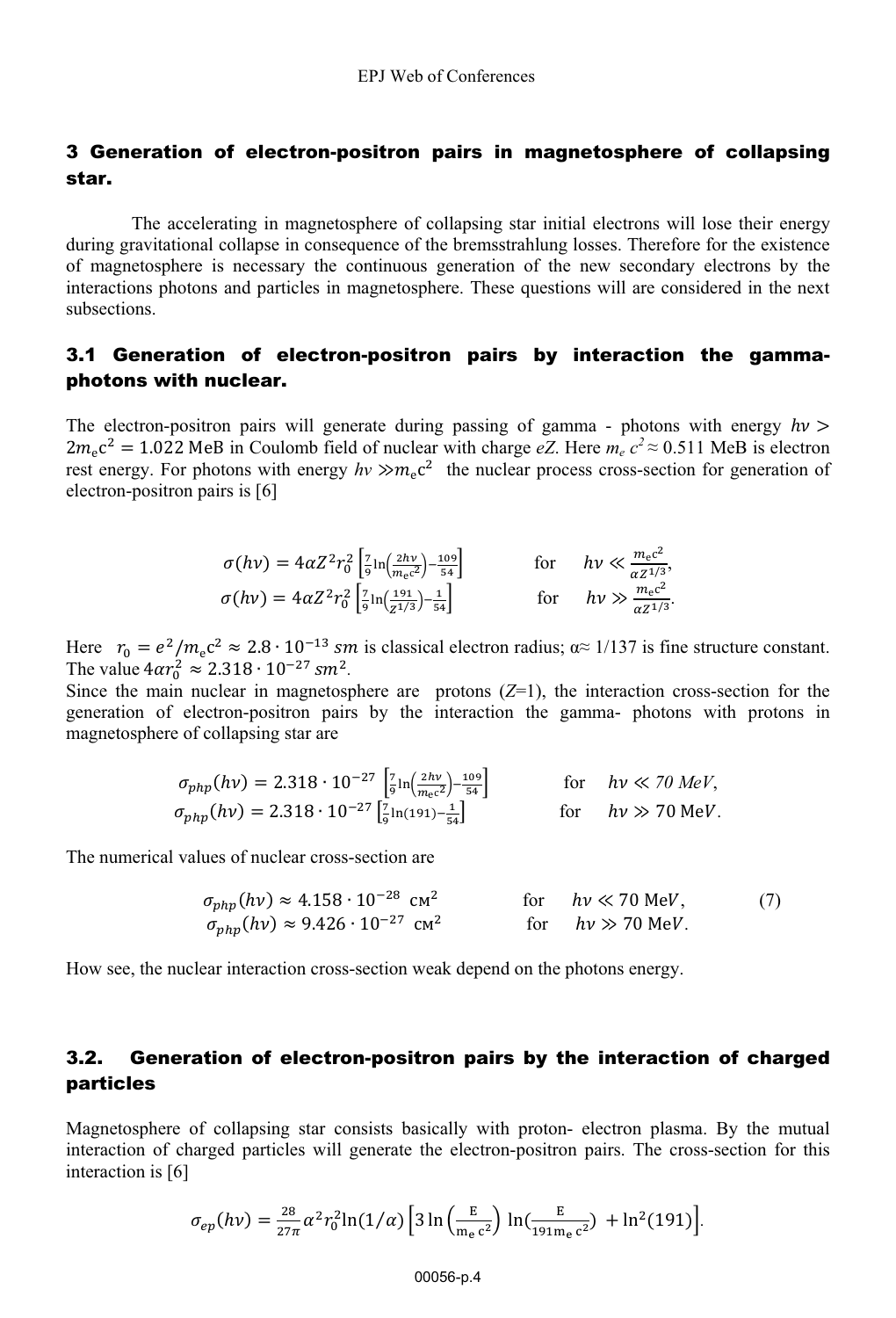Substituting a numerical values  $\alpha \approx 1/137$  and  $r_0 \approx 2.8 \cdot 10^{-13}$  sm,  $m_e c^2 \approx 0.511$  MeV we obtain

$$
\sigma_{ep}(hv) \approx 6.784 \cdot 10^{-30} [3 \ln(2 E) \ln(10^{-2} E) + 27.6].
$$

Here *E* is energy in MeV.

This cross-section not depend on the electron energy, and their numerical values is

$$
\sigma_{ep}(hv) \approx 6.3 \cdot 10^{-29} \text{cm}^2 \tag{8}
$$

### 3.3. Generation of electron-positron pairs by collision two photons.

Electron-positron pairs in magnetosphere can be generated also by mutual collision two photons. These photons arise when two photons with energy  $E_1$  and  $E_2$  (by condition  $E_1 E_2 > (m_e c^2)^2$ . Here  $m_e$  $c^2 \approx 0.511$  MeV – the energy rest electron mass. Cross-section for this interaction is [6, 14]

$$
\sigma_{2ph}(E_1, E_2) = \frac{\pi r_0^2}{2} (1 - \beta^2) \left[ 2\beta(\beta^2 - 1) + (3 + \beta^4) \ln\left(\frac{1 + \beta}{1 - \beta}\right) \right].
$$

Here  $\beta = \left[1 - \frac{(m_e c^2)^2}{E_1 E_2}\right]$ .<br>I  $\beta$ - electron velocity in center-of-mass system. Value  $\sigma_{2ph}(E_1, E_2)$  change in range

$$
2.9 \cdot 10^{-25} \le \sigma_{2ph}(E_1, E_2) \le 5.2 \cdot 10^{-26} \text{ s}m^2 \qquad \text{for } 0.85 \le \beta \le 0.999. \tag{9}
$$

The cross-section for this interaction exceeds the cross-section in sections 3.1 and 3.2, therefore this process may be the most effective process for the formation of electron-positron pairs in the magnetosphere.

### 4 Generation μ-meson pairs in nuclear fields by gamma-rays.

If the energy of gamma photon exceed a threshold energy  $2m_{\mu}c^2 \approx 211$  MeV, then by interaction this photon with Coulomb field of nuclear can be generate  $\mu^{\pm}$  pair. The cross-section for this interaction can obtain from the equation (3.2), replacing electron mass  $m_e$  on muon mass  $m_\mu$ . This cross-section is less from the cross-section for generation of electron on a value  $m_e/m \approx (1/207)^2 \approx$  $1.37 \cdot 10^{-5}$ , therefore

$$
\sigma_{\text{pv}}(h\nu) \approx 1.29 \cdot 10^{-32} \text{ cm}^2 \qquad \text{for} \qquad h\nu \gg 70 \text{ MeB}. \tag{10}
$$

### 5 Generation of recoil electrons by collision of charged particles.

The recoil electrons will be generated by the collision of charged particles with other particles. The magnetosphere of collapsing star consists substantially with electrons and protons. The cross-section for the generation of recoil electron with kinetic energy  $W_e$  by the collision with relativistic protons with energy  $E_p$  and charge eZ is [6, 7, 8]

$$
\sigma_p(E_p, W_e) dW_e \approx 2\pi r_0^2 \frac{m_e c^2}{\beta_p^2 W_e^2} dW_e.
$$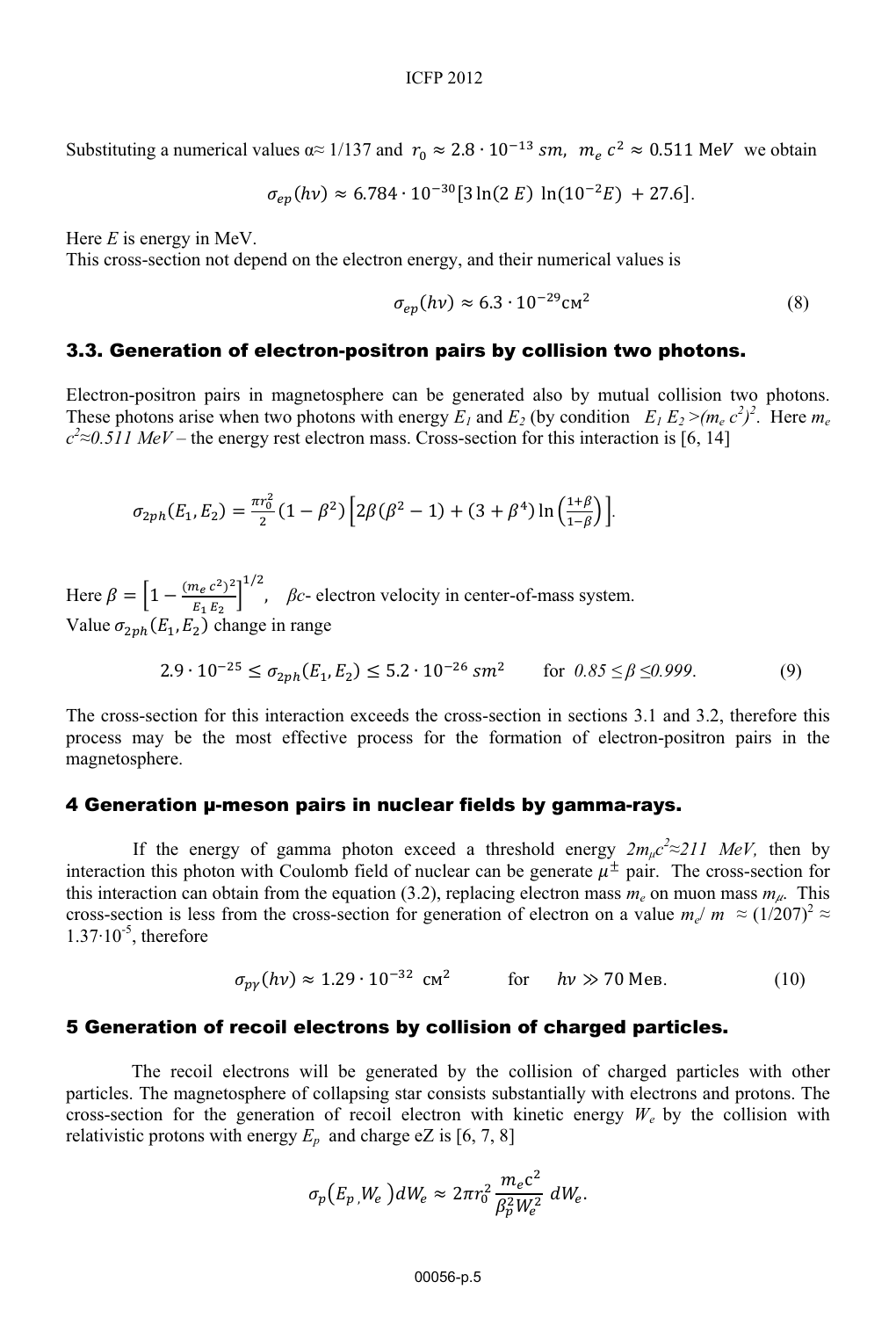Here  $\beta_p = \left[1 - \frac{(m_p c^2)^2}{E F} \right]$ <sub>1</sub>  $\beta_p$ c- proton velocity in the center-of-mass system. Numerical value this cross-section is

$$
\sigma_p(E_p, W_e) dW_e \approx 2.55 \cdot 10^{-25} \frac{1}{\beta_p^2 W_e^2} dW_e.
$$
 (11)

Upper limit of energy, which can be pass to recoil-electron by their directly collision with more .Upper limit of energy, which can be pass to recoil-electron by their directly collision with more massive particle with mass  $M$  (when  $m_e \ll M$ ), is  $W_e \approx p$ . Here *p* is impulse of the incident particle. As follows from section 2, the initial electrons and protons in the magnetosphere of collapsing star will accelerate to relativistic energy. Connecting with the magnetic fields, the relativistic electron will lose their energy significant fast from proton, and therefore the electron lifetime is significant less from the proton lifetime. As result the initial electrons will fast loss their energy. Instead of the initial electron in magnetosphere will generate the second electrons by the mutual collisions more rapid protons with electrons.

### 6 Neutrino generation in magnetosphere of collapsing star.

As follows from reactions (1) - (11), in magnetosphere of collapsing star the secondary neutrons, protons, positrons and photons will generate as results of the different processes. These particles will generate neutrino by interactions with particles and fields. The main processes of neutrino generation in the neutral nondegenerate plasma are [6, 15, 16 17, 11, 18, 19, 20, 21, 22, 23, 24]:

- (1) electron-atom bremsstrahlung  $e^- + (Z, A) \rightarrow (Z, A) + \nu_e + \overline{\nu}_e$ ;
- (2) bremsstrahlung in strong magnetic fields;
- (3) Photoneutrino radiation  $e^{\pm} + \gamma \rightarrow e^{\pm} + \nu_e + \overline{\nu}_e$
- (4) Plasmons decay  $\Gamma \rightarrow v_e + \overline{v}_e$ ;
- (5) annihilation of pairs  $e^+ + e^- \rightarrow \nu_e + \overline{\nu}_e$ ;

In next subsection we consider these processes in detail.

### 6.1. Neutrino emission by electron-atom collision

Neutrino can be radiated as a result of electron-atom bremsstrahlung , when the free electron collide with nuclear  $(Z, A)$ , in consequence of the pair neutrinos will radiate  $[6, 25]$ 

$$
(x+a)^n = \sum_{k=0}^n {n \choose k} x^k a^{n-k} + (Z, A) \to (Z, A) + \nu_e + \overline{\nu}_e;
$$

In consequence of this process neutrino can to pass the energy from unit volume with speed [19, 22, 24]

$$
Q_{v\,br} = 1.5 \cdot 10^{27} T_{11}^{5.5} \rho_{10}^2 \text{ epr} \cdot \text{cm}^{-3} \cdot \text{c}^{-1}.
$$
 (12)

Here  $T_{II} = T/I0^{11}$ ,  $\rho_{10} = \rho/I0^{10}$  g/sm<sup>3</sup>. - baryons density in magnetosphere. Instead of temperature can to use energy from the relation

$$
T = \frac{E}{k} = 7.25 \cdot 10^{15} E,
$$
\n(13)

Here *E* measure in *Erg*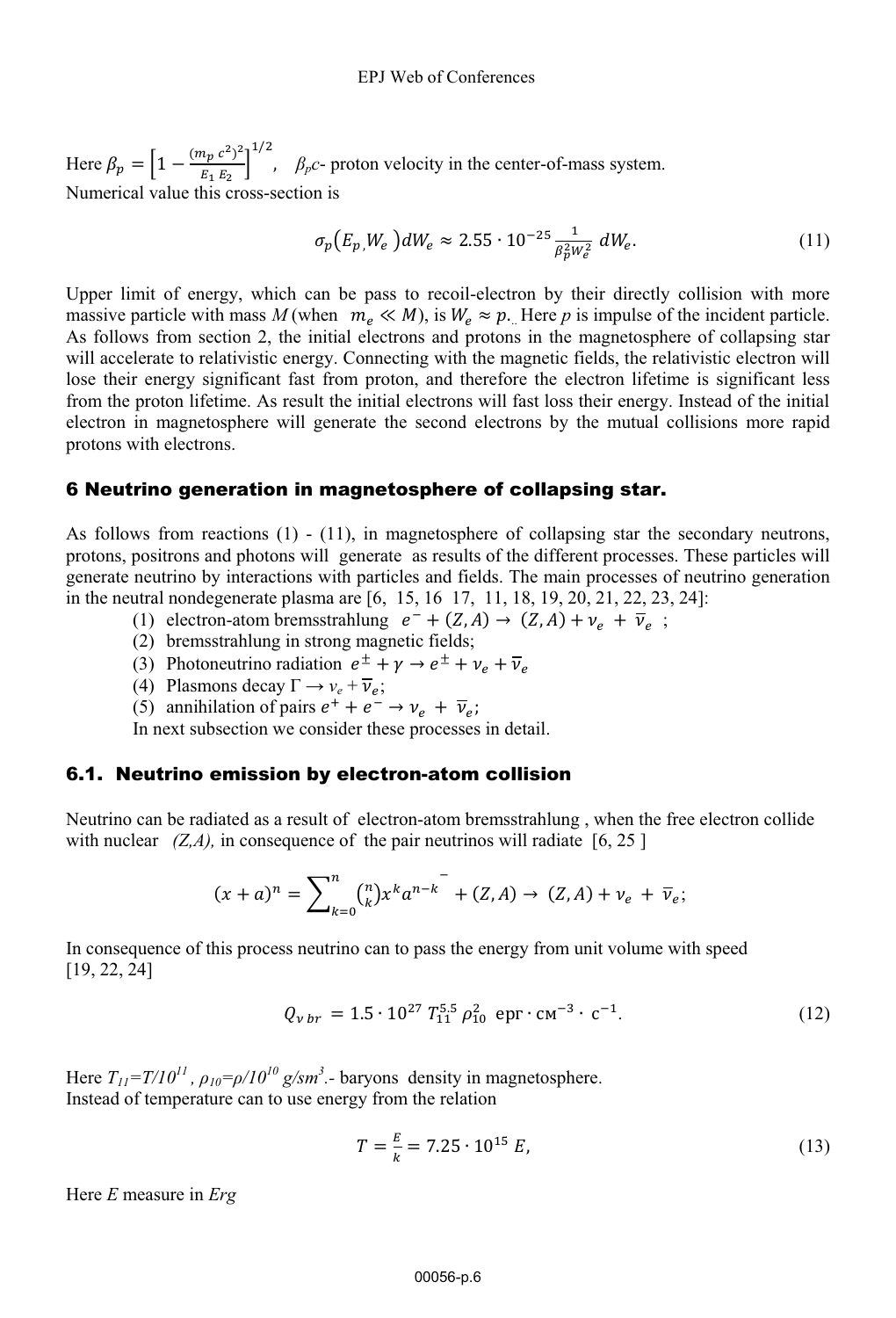#### ICFP 2012

Substituting (13) into (12), for neutrino luminosity in magnetosphere of collapsing star we obtain

$$
Q_{v \, br} = 8.09 \cdot 10^{33} \, E^{5.5} \, \rho^2 \, \text{Erg} \cdot \text{sm}^{-3} \cdot \text{s}^{-1} \tag{14}
$$

On the final phase of gravitational collapse the density in polar regions magnetosphere can to increase in million times in beside the initial density. The electron energy also can to increase in milliard times and to reach the value  $E \ge 10^{12}$  eB [1-5]. For such energy and density the neutrino luminosity in the magnetosphere of collapsing star can to reach the value

$$
Q_{v \, br} \ge 8.09 \cdot 10^{53} \, \text{Erg} \cdot \text{sm}^{-3} \cdot \text{s}^{-1}
$$

Thus, in the magnetosphere of collapsing star will be generated a powerful stream of neutrinos as a result of braking radiation. In the process of collapse density in the magnetosphere and its temperature will significantly increase. On the condition that the magnetosphere mass is not changed by collapse, i.e.

$$
M_m = \int \rho dV = const,
$$

for the density baryons in the magnetosphere at different moments can be written

$$
\rho_0 V_0 = \rho V.
$$

Here  $\rho_0$ ,  $V_0$  respectively the initial density and volume of magnetosphere. From here

$$
\rho = \rho_0 \frac{v_0}{v}.
$$

For spherically symmetric baryons distribution in the magnetosphere

$$
V=\frac{4}{3}\pi (R_m - R)^3,
$$

Here  $R_m$ , R is the radius magnetosphere and the stellar radius. Therefore the density baryons in the magnetosphere

$$
\rho = \rho_0 \left(\frac{R_{m_0} - R_0}{R_m - R}\right)^3.
$$
\n(15)

 The stellar radius decreases according to the law of free fall during the gravitational collapse. The magnetosphere radius will also decrease, because the magnetic field and magnetosphere tighten to star. This would increase of the density baryons in the magnetosphere and, in accordance with (12), increasing the neutrino luminosity the unit volume of magnetosphere. In addition, during the collapse the particles energy in the magnetosphere also significantly increased as a result of the acceleration in increasing magnetic field. This too will lead to increase in speed generating neutrinos by brake processes.

Substituting (15) into (14), we obtain for the neutrino luminosity in the magnetosphere for the braking radiation

$$
Q_{v\,br} = 8.09 \cdot 10^{33} E^{5.5} \rho_0^2 \left(\frac{R_{m_0} - R_0}{R_m - R}\right)^6 \text{ epr} \cdot \text{cm}^{-3} \cdot \text{c}^{-1}
$$
 (16)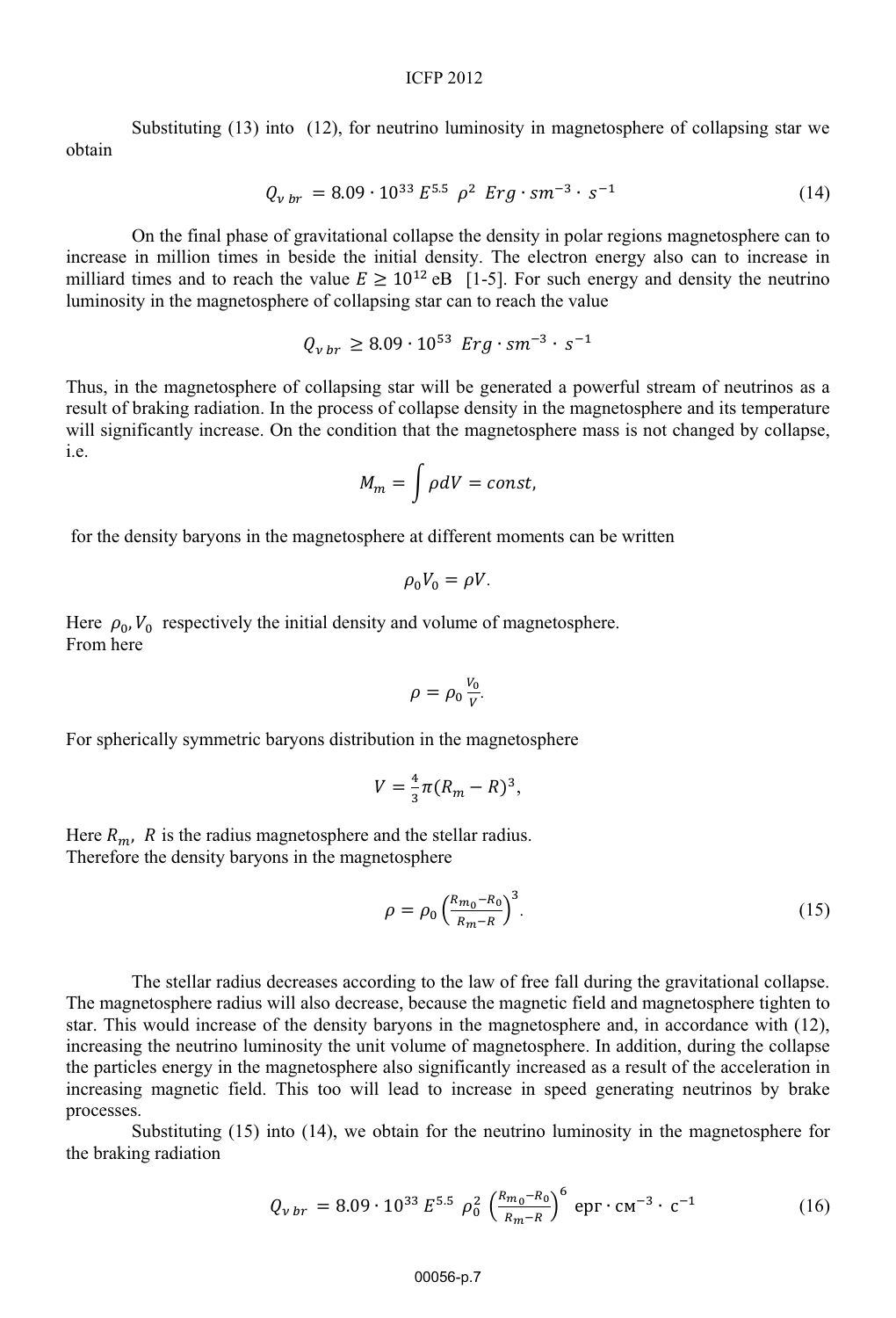The particles energy during the collapse changes as [1]

$$
E = E_0 \left(\frac{R_0}{R}\right)^{-A_1(\theta)}
$$

Substituting this value of energy in (16), we obtain

$$
Q_{v\,br} \approx 8.09 \cdot 10^{33} E_0^{5.5} \rho_0^2 \left(\frac{R_{m_0} - R_0}{R_m - R}\right)^6 \left(\frac{R_0}{R}\right)^{-5.5 A_1(\theta)} \frac{\text{epr}}{\text{cm}^3 \text{c}} \tag{17}
$$

.

The power  $A_1(\theta)$  in the equation (7) varies within *-0.3*  $\leq A_1(\theta) \leq 1.7$  for the relativistic particles and within  $-0.6 \leq A_1(\theta) \leq 3.4$  for nonrelativistic particles [1].

As we can see, the power is as positive and negative values depending on the angle  $\theta$ , gaining zero values when  $\theta_1 \approx 0.88$ ,  $\theta_2 \approx 2.23$ ,  $\theta_3 \approx 4.00$ ,  $\theta_4 \approx 5.40$ .

We will consider the neutrino luminosity for the star with a mass  $M$  and the initial radius  $R_0$ , which collapses to object with radius *R,* which changes during the gravitational collapse according to the free fall law

$$
\frac{dR}{dt} = \left(\frac{2GM}{R_0}\right)^{1/2} \left(\frac{R_0 - R}{R}\right)^{1/2} \tag{18}
$$

Here *G* is the gravitational constant*.* 

Integrating (18), we obtain

$$
\left(\frac{2GM}{R_0}\right)^{1/2} t = \frac{1}{2} (R_0 - R)^{1/2} R^{1/2} + R_0 Arc \sin \left(\frac{R}{R_0}\right)^{1/2}.
$$

Since  $\left(\frac{R}{R_0}\right)$  < 1, then after the series expansion of the functions  $Arc \sin\left(\frac{R}{R_0}\right)$ R $1/2$  we obtain

$$
R = \frac{1}{4} \left( \frac{2GM}{R_0} \right) \frac{t^2}{R_0} \,. \tag{19}
$$

Substituting (19) (17), we obtain

$$
Q_{v\,br} \approx 8.09 \cdot 10^{33} E_0^{5.5} \rho_0^2 \left(\frac{R_{m_0} - R_0}{R_{m} - R}\right)^6 \left(\frac{2GM}{4R_0^2 R_0}\right) t^{11 \, A_1(\theta)} Erg \cdot sm^{-3} \cdot s^{-1}.\tag{20}
$$

From equation (16), (17) and (20) we can to calculate the neutrino luminosity for the electron-atom bremsstrahlung in the magnetosphere for the various moments of the stellar collapse. In the final stages of collapse the density in the polar areas magnetosphere may increase in the billions times in comparison with the initial density. Energy protons can also increase in the final stages of collapse in billions of times and achieve values  $E \ge 10^{14}$  eV. So on the final stages of collapse in the magnetosphere has generated a very strong flow of neutrinos. The most intense formation of neutrinos due to brake the processes will occur at the final stages of collapse, when the temperature and baryons density in the magnetosphere reaches the maximum values.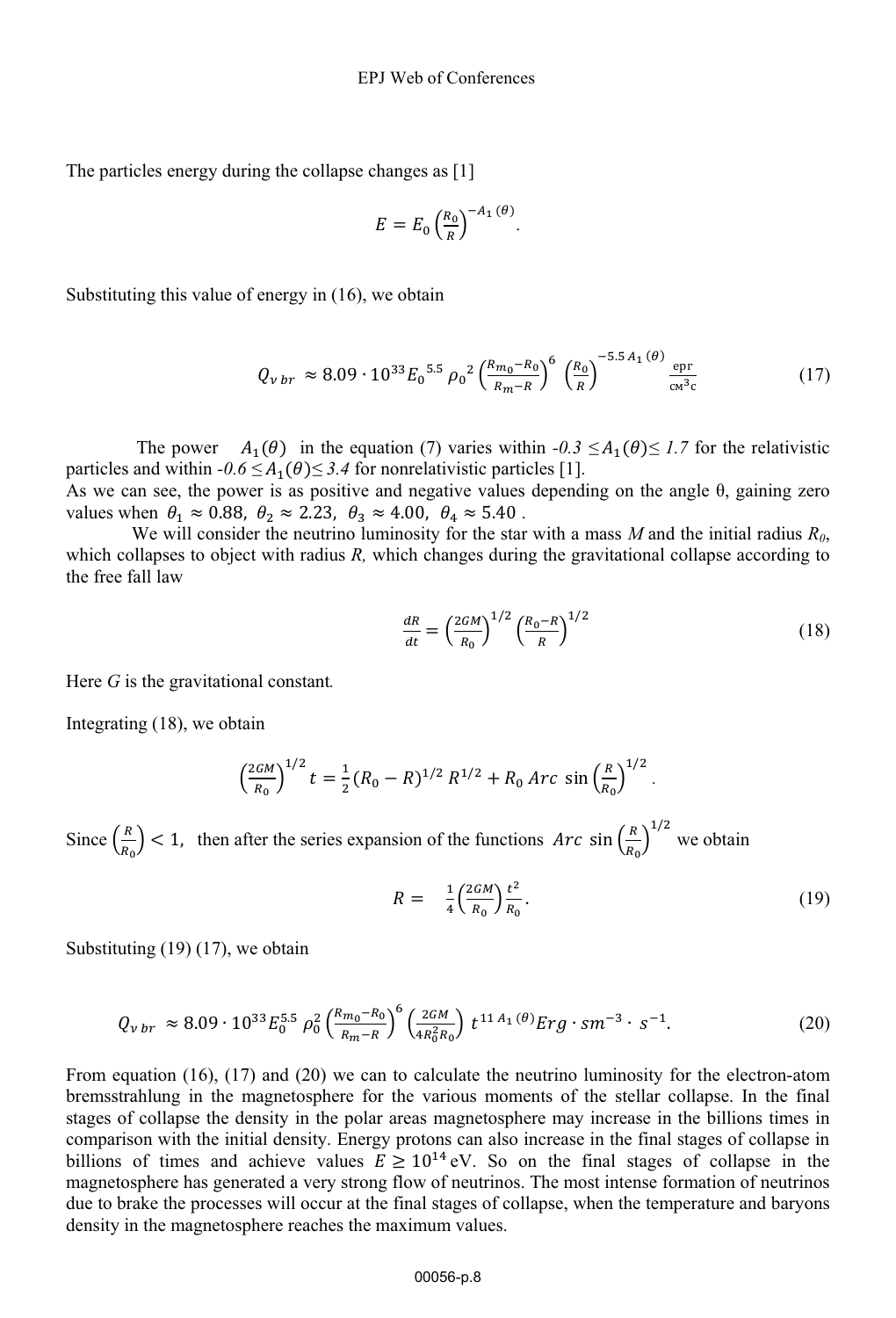## 6.2 The neutrino radiation as a result of Urca processes in the magnetosphere

For the magnetosphere collapsing star, which consists with mostly of electrons, protons and neutrons, the particular interest are the reactions of the electron capture on proton and the reactions of the positrons capture on neutron, so-called urca- process

$$
e^- + p \to n + \nu_e;
$$
  

$$
e^+ + n \to p + \overline{\nu}_e.
$$

The last two processes are urca – processes that are the main processes in the environment with a small density of nuclei. The neutrino luminosity of the volume unit for urca- processes in the magnetosphere of collapsing star [22]

$$
Q_{v \, URCA} = 9.0 \cdot 10^{33} T_{11}^6 \, \rho_8 \, \, Erg \cdot sm^{-3} \cdot s^{-1}.\tag{21}
$$

Here  $T_{11} = T/10^{11}$ ,  $\rho_8 = \rho/10^8$  r/cm<sup>3</sup> – baryons density in the magnetosphere Substituting (13) into (21), we obtain

$$
Q_{v \, URCA} = 1.31 \cdot 10^{55} E^6 \, \rho \, Erg \cdot sm^{-3} \cdot s^{-1}.
$$

For the magnetosphere of collapsing star  $E = E_0 \left(\frac{R_0}{R}\right)^{-A_1(\theta)}$ , therefore

$$
Q_{\nu \, URCA} = 1.31 \cdot 10^{55} E_0^6 \left(\frac{R_0}{R}\right)^{-6 \, A_1 \, (\theta)} \rho \, Erg \cdot sm^{-3} \cdot s^{-1}.
$$

These calculations indicate that the intensity of radiation neutrinos from urca-processes in the magnetosphere is very substantially depends on the energy of the particles. Since the particles energy grow very quickly during collapse, the urca-processes in the magnetosphere will play the significant role in the neutrinos generation during collapse. In the final stages of the collapse the protons in magnetosphere can accelerate to energies  $E \rightarrow 10^{16} eV (T > 10^{20} K)$ , and the magnetosphere density grow in millions of times. In this case, even the nondensity magnetosphere is a powerful source of neutrinos due to urca- process, because the neutrino luminance very much depends on the protons energy. So, if in the magnetosphere the electron capture on proton or on neutron with energy  $\bar{E} > 10^{10}$  $eV(T > 10^{14} K)$ , then neutrino will generate with a speed

$$
Q_{v \, URCA} > 10^{52} \rho_8 \, \, Erg \cdot sm^{-3} \cdot s^{-1}.
$$

As a result of high neutrino luminosity due to urca-processes even with the relatively small density protons and neutrons in the magnetosphere the numerous neutrinos can be generated. So, if the nucleons density in the magnetosphere on certain stages of the collapse increase to the value  $\rho =$  $10^8$   $q/cm^3$ , then the neutrino luminosity this magnetosphere from urca- processes will exceed the values

$$
Q_{v \, URCA} > 10^{52} \, Erg \cdot sm^{-3} \cdot s^{-1}.\tag{23}
$$

This is a very powerful flow of neutrinos, which will be free to come out from the magnetosphere collapsing star.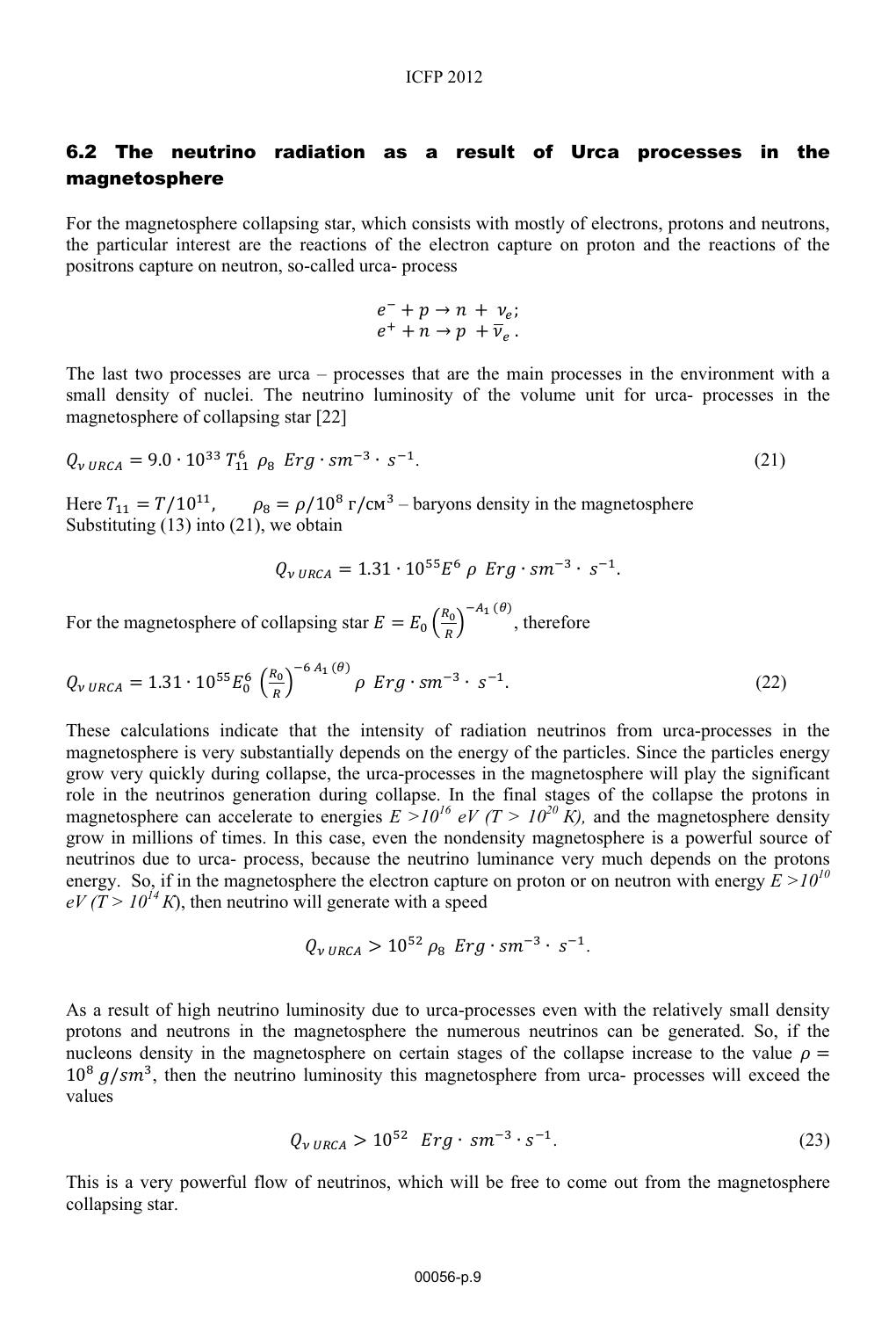## 6.3 Neutrino generation due to of electron brake radiation in strong magnetic field

Neutrinos can be generated also as a result of the synchrotron radiation electron, accelerated in the strong magnetic field. This process is sufficient on the final stages of the stellar collapse when the stellar magnetic field strongly increases. Neutrino luminance for this process for a relativistic degenerate electron gas [10, 11, 26]

$$
Q_{v e B} = \begin{cases} 3 \cdot 10^{-44} & B_8^6 & T_7 \rho^4 \\ 4 \cdot 10^{-7} & B_8^{\frac{2}{3}} & T_7^{\frac{19}{3}} \rho^{\frac{4}{9}}, \end{cases} \qquad \text{for} \quad B_8 \rho^{\frac{2}{3}} \geq 8 \cdot 10^6 \, T_7,\tag{24}
$$

Here  $Q_{v e B}$  is measured in *Erg.* sm<sup>-3</sup>.s<sup>-1</sup>.), and the magnitude  $B_8 = B/10^8$ . For the dipole magnetic field in the magnetosphere of collapsing star

$$
B(r, \theta, R) = (1/2)F_0 R r^{-3} (1 + 3 \cos^2 \theta)^{1/2}
$$

Neutrino luminosity by means of the synchrotron radiation

$$
Q_{v\,eB} = \begin{cases} 4.7 \cdot 10^{-46} F_0^6 R_8^6 r^{-18} T_7 \rho^4 (1+3 \cos^2 \theta)^3, & \text{for} \quad B_8 \rho^{\frac{2}{3}} \le 8 \cdot 10^6 T_7, \\ 6.2 \cdot 10^{-9} F_0^{\frac{2}{3}} R_8^{\frac{2}{3}} r^{-2} T_7^{\frac{19}{3}} \rho^{\frac{4}{9}} (1+3 \cos^2 \theta)^{\frac{1}{3}}, & \text{for} \ B_8 \rho^{\frac{2}{3}} \ge 8 \cdot 10^6 T_7. \end{cases} \tag{25}
$$

Substituting (13) into (25), we obtain

$$
Q_{v\,eB} = \begin{cases} 3.4 \cdot 10^{-30} & F_0^6 \, R_8^6 \, r^{-18} \, E_7 \rho^4 \, (1+3 \, \cos^2 \theta)^3, & \text{for} \, B_8 \, \rho^{\frac{2}{3}} \leq 8 \cdot 10^6 \, T_7, \\ 1.8 \cdot 10^7 \, F_0^{\frac{2}{3}} \, R_8^{\frac{2}{3}} r^{-2} \, E_7^{\frac{19}{3}} \rho^{\frac{4}{9}} (1+3 \, \cos^2 \theta)^{\frac{1}{3}}, & \text{for} \, B_8 \, \rho^{\frac{2}{3}} \geq 8 \cdot 10^6 \, T_7. \end{cases} \tag{26}
$$

For the magnetosphere of collapsing star  $E = E_0 \left(\frac{R_0}{R}\right)^{-A_1(\theta)}$ , therefore

$$
Q_{v e B} =
$$
\n
$$
\begin{cases}\n3.4 \cdot 10^{-30} F_0^6 R_8^6 r^{-18} E_{07} \left(\frac{R_0}{R}\right)^{-A_1(\theta)} \rho^4 (1 + 3 \cos^2 \theta)^3, & \text{for } B_8 \rho^{\frac{2}{3}} \leq 8 \cdot 10^6 T_7, \\
1.8 \cdot 10^7 F_0^{2/3} R_8^{2/3} r^{-2} E_{07}^{19/3} \left(\frac{R_0}{R}\right)^{-\frac{19}{3}A_1(\theta)} \rho^{4/9} (1 + 3 \cos^2 \theta)^{1/3}, & \text{for } B_8 \rho^{\frac{2}{3}} \geq 8 \cdot 10^6 T_7.\n\end{cases}
$$
\n(27)

The neutrino luminosity for star with the initial radius  $R_0$  and magnetic flux  $F_0 = 5.10^{23}$  Gs. cm<sup>2</sup>

$$
Q_{v e B}
$$
\n
$$
= \begin{cases}\n5.3 \cdot 10^{57} \ E_0 \ R^6 \ r^{-18} \left(\frac{R_0}{R}\right)^{-A_1(\theta)} \rho^4 \ (1+3 \cos^2 \theta)^3, & \text{for } B_8 \rho^{\frac{2}{3}} \leq 8 \cdot 10^6 \ T_7, \\
5.9 \cdot 10^{-38} \ E_0^{19/3} R^{2/3} r^{-2} \left(\frac{R_0}{R}\right)^{-\frac{19}{3}A_1(\theta)} \rho^{4/9} (1+3 \cos^2 \theta)^{1/3}, & \text{for } B_8 \rho^{\frac{2}{3}} \geq 8 \cdot 10^6 \ T_7.\n\end{cases}
$$
\n(28)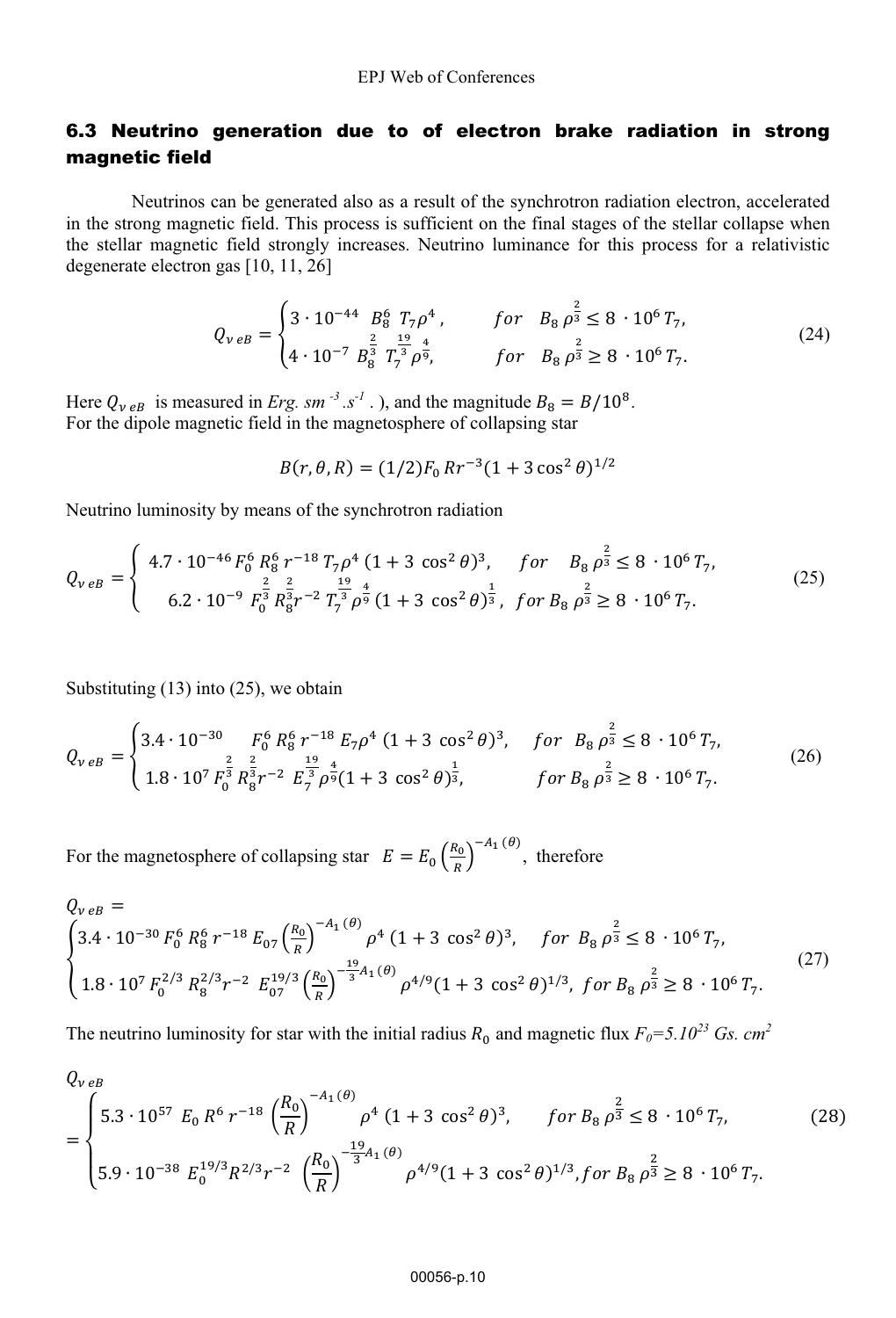As follows from the relationship (28), the neutrino luminosity of the relativistic degenerate electron gas strongly depends on its density and magnitude of the magnetic field. In the final stages of collapse, when the particles density and the magnetic field in the magnetosphere strongly grow, this process can provide a significant contribution to the neutrino luminosity of the magnetosphere.

### 6.4. Generation of neutrinos due to photoneutrino processes

Neutrinos may occur as a result of the collision of photons with electrons in photoneutrino reactions [27, 28,29]

$$
e^{\pm} + \gamma \rightarrow e^{\pm} + \nu_e + \overline{\nu}_e.
$$

Neutrino luminosity due to photoneutrino processes in hot plasma with taking into account the contribution electrons and of positrons is determined by the formula [19]

$$
Q_{v\,photo} = 1.1 \cdot 10^{31} T_{11}^9 \quad Erg \cdot cm^{-3} \cdot s^{-1},\tag{29}
$$

where  $T_{11} = T/10^{11}$ . If the energy *E* is measured in Ergs, then

$$
Q_{v\,photo} = 6.09 \cdot 10^{74} \, E^9 \, Erg \cdot cm^{-3} \cdot s^{-1} \tag{30}
$$

For charged particles in the magnetosphere collapsing star

$$
E = E_0 \left(\frac{R_0}{R}\right)^{-A_1(\theta)}
$$

Therefore the neutrino luminosity in magnetosphere as a result of the photoneutrino processes

$$
Q_{\nu \, photo} = 6.09 \cdot 10^{74} E_0^9 \left(\frac{R_0}{R}\right)^{-9 A_1(\theta)}
$$
\n(31)

As we can see from the value  $(31)$ , the neutrino luminosity of the charged particles in the magnetosphere strongly depends on its initial energy and the value  $\left(\frac{R_0}{R}\right)$ .

### 6.5 Pair neutrino generation by plasmon decay

When photon move through ionized gas, a virtual electron-hole pair formed, which formed a plasmon . This plasmon may to decay and form a pair neutrino by the reactions

$$
\Gamma \to \nu_e + \overline{\nu}_e.
$$

Neutrino luminosity such a process is determined by the ratio [19]

$$
Q_{v \; plasma} = 7.1 \cdot 10^{26} T_{11}^{9} \quad erg \cdot cm^{-3} \cdot s^{-1}.
$$
 (32)

Replacing the temperature on energy through formula (13) we obtain

$$
Q_{v \; plasma} = 3.93 \cdot 10^{70} \; E^9 \; erg \cdot cm^{-3} \cdot s^{-1} \quad . \tag{33}
$$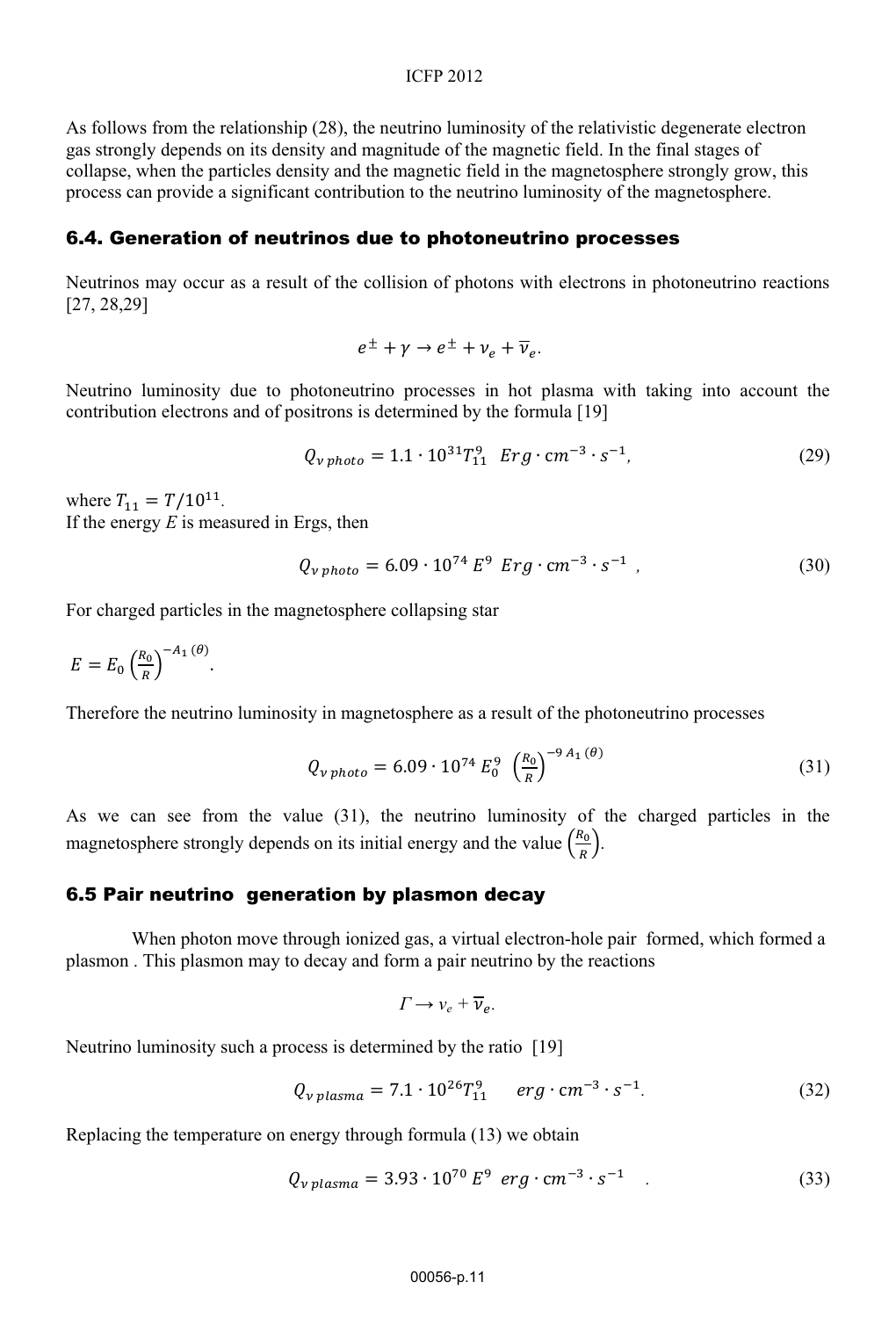The substitution of the value  $E = E_0 \left(\frac{R_0}{R}\right)^{-A_1(\theta)}$  into (33) given

$$
Q_{v \; plasma} = 3.93 \cdot 10^{70} E_0^9 \left(\frac{R_0}{R}\right)^{-9 A_1(\theta)}.
$$
 (34)

## 6.6 Formation of the neutrino couples by annihilation of electron-positron pairs

In paragraph 3 it has been shown that in the magnetosphere of collapsing star will generated the great number electron-positron pairs. In the annihilation processes of these pairs can be formed the neutrino couples as a result of reactions [28, 30, 31]

$$
e^+ + e^- \rightarrow \nu_e + \overline{\nu}_e;
$$

Neutrino luminosity through this process

$$
Q_{v \, pair} = 3.6 \cdot 10^{33} T_{11}^{9} \qquad erg \cdot cm^{-3} \cdot s^{-1}, \tag{35}
$$

Replacing the temperature on energy through (13), we obtain

$$
Q_{v \, pair} = 1.99 \cdot 10^{77} E^9 \qquad \text{erg} \cdot \text{cm}^{-3} \cdot \text{s}^{-1}, \tag{36}
$$

Substituting  $E = E_0 \left(\frac{R_0}{R}\right)^{-A_1(\theta)}$ , we obtaining

$$
Q_{v \, pair} = 1.99 \cdot 10^{77} E_0^9 \left(\frac{R_0}{R}\right)^{-9A_1(\theta)} \qquad \text{erg} \cdot \text{cm}^{-3} \cdot \text{s}^{-1}, \tag{37}
$$

So, there are the many mechanisms for generating neutrino in the magnetosphere collapsing star. Their efficiency depends on the temperature and will vary during the collapse, when the temperature increases the magnetosphere.

### 6.7 Generation neutrino by mesons decay

If the plasma temperature exceeds the amount *6*  $10^{11} K$  ( $E = kT = 50MeV$ ), in the field of thermal radiation of stars may occur neutrinos as a result of mesons decay in the magnetosphere collapsing star (see.  $(1)$  and  $(2)$ ):

$$
\pi^{\pm} \to \mu^{\pm} + \nu_{\mu}/\bar{\nu}_{\mu},
$$
  

$$
\mu^{\pm} \to e^{\pm} + \nu_{e}/\bar{\nu}_{e} + \nu_{\mu}/\bar{\nu}_{\mu}.
$$

The energy loss for muon decay [32]

$$
\dot{E}_{\mu} = 9.9 \cdot 10^{38} \frac{\exp(-\beta)}{\rho \beta^{\frac{3}{2}}} \, erg \cdot g^{-1} \cdot s^{-1}, \tag{38}
$$

Here  $\beta = \frac{m_{\mu}c^2}{kT}$ ,  $m_{\mu}c^2 = 105{,}695 \text{ MeV}$  – the rest mass of muon. Loss of energy due to pìon decay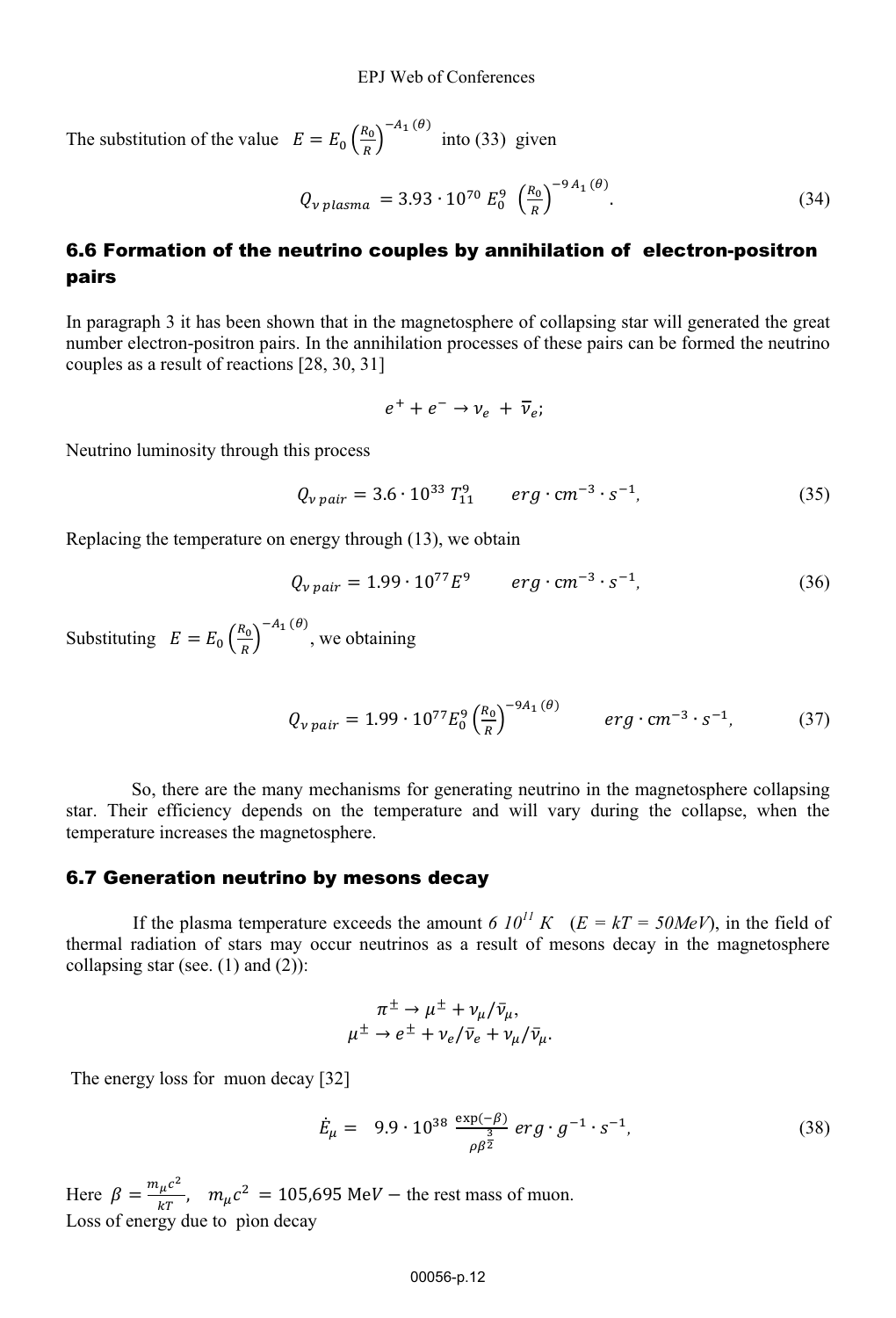$$
\dot{E}_{\pi} = 9.6 \cdot 10^{40} \frac{\exp(-\beta)}{\rho \beta^{3/2}} erg \cdot g^{-1} \cdot s^{-1}, \tag{39}
$$

Here  $\beta = \frac{m_{\pi}c^2}{kT}$ ,  $m_{\pi}c^2 = 139,576 \text{ MeV}$  – the rest mass of pion. The luminosity of the unit wolume by  $\mu$ -meson decay is defined by the formula [33]

$$
Q_{\nu\mu} \approx 4 \cdot 10^{32} T_9^3
$$

for  $50 \le T_9 \le 500$ .

Or

$$
Q_{v\mu} \approx 1.52 \cdot 10^{53} E^3 \quad erg \cdot cm^{-3} \cdot s^{-1} \tag{40}
$$

As already indicated, the formation of  $\pi$ -mesons is possible only for very high energy protons (over 290 MeV). These protons will generate in the magnetosphere collapsing star due to their acceleration in the variable magnetic field, so this mechanism will take place in the magnetosphere star.

### 6.8 Neutrino absorption in magnetosphere

Neutrinos can absorb in the magnetosphere due to their interaction with matter. The interaction crosssection for electron neutrino and muon neutrinos with the substance is very small and is approximately  $10^{-44}$  cm<sup>2</sup> for neutrinos with energies 1 MeV. The full rate neutrino scattering on electrons, protons or neutrons is given by the formula [20]

$$
P_{ve} \approx 9.1 \cdot 10^{-35} N_e N_v T_9^2 [c^{-1} c m^{-3}],
$$
  
\n
$$
P_{vp} \approx 1.5 \cdot 10^{-6} N_p N_v T_9^5 [c^{-1} c m^{-3}].
$$

Here  $N_v = 7.65 \cdot 10^{27} T_9^3$  - a number of neutrino in the unit of volume,  $N_e$ ,  $N_p$  – number of protons or neutrons.

## 6.9 Numerical evaluation of neutrino luminosity in magnetosphere of collapsing star**.**

From the previous sections we can see that in the magnetosphere collapsing star as a result of the various mechanisms the neutrinos flux will generate. Neutrino may freely leave the magnetosphere and go outside. As a result this magnetosphere loses its energy. Rate of energy loss due to neutrino luminosity for different mechanisms can be evaluated by using formulas (14), (22), (24), (28), (30), (31) and (33). As we can see from these formulas, the most efficient generating neutrino processes in the magnetosphere collapsing star is the pair annihilation. Therefore for the neutrino luminosity in magnetosphere collapsing star can written

$$
Q_v \approx Q_{v \, pair} \approx 1.99 \cdot 10^{77} E^9 \qquad \text{erg} \cdot \text{cm}^{-3} \cdot \text{s}^{-1} \tag{41}
$$

Neutrino luminosity from the all magnetosphere of collapsing star can obtain integrating the specific neutrino luminosity around the all volume of magnetosphere.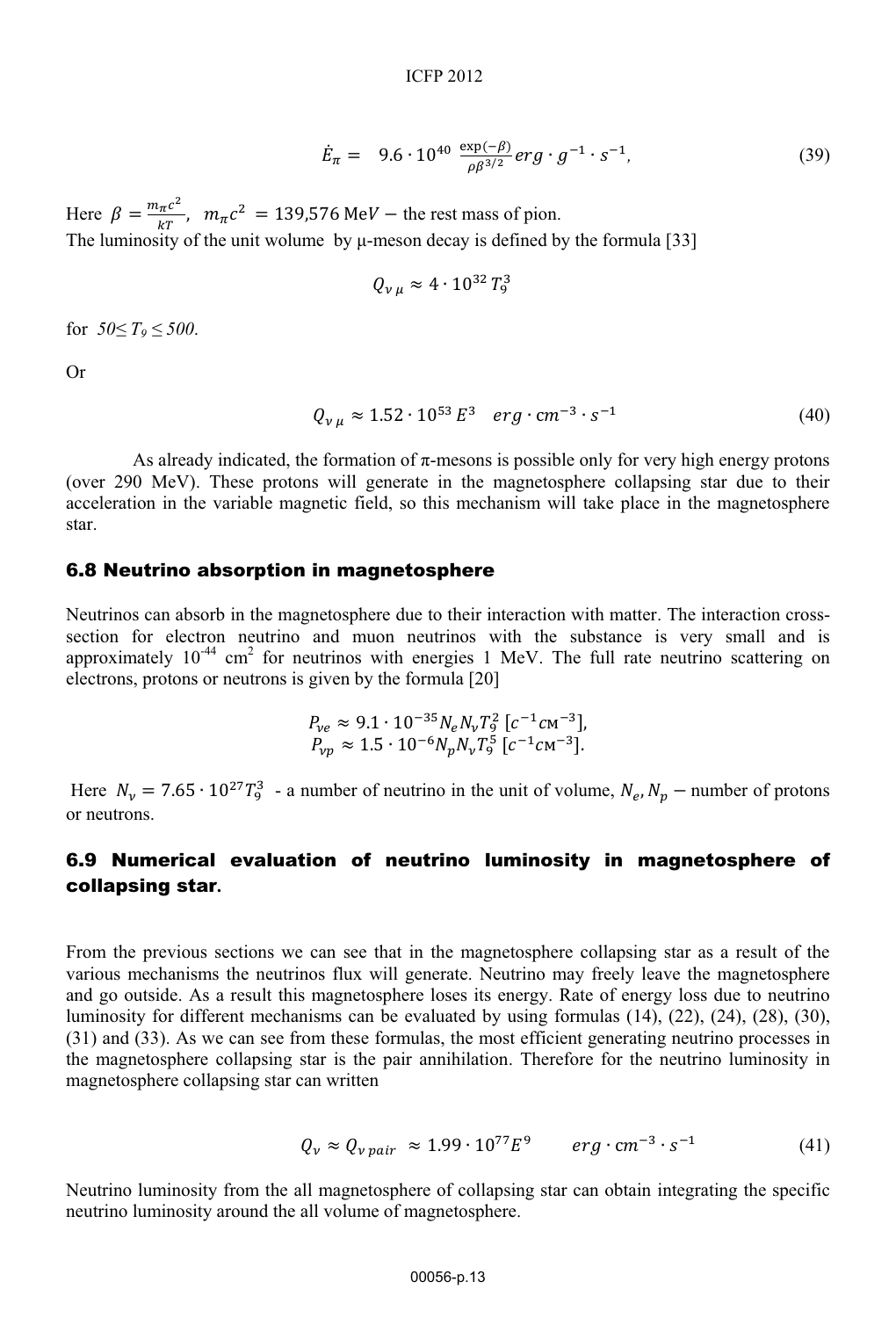$$
L_{\nu} = \int Q_{\nu} \, dV \,, \tag{42}
$$

here  $dV$ – the volume element of magnetosphere.

Because neutrinos not interact practically with magnetic fields, their distribution in the magnetosphere is homogeneous and spherically-symmetric. For such case

$$
dV = 4\pi r^2 dr \tag{43}
$$

Substituting (43) (42) and integrating by *r* within  $R \le r \le R_m$ , we obtain the full neutrino luminosity for magnetosphere collapsing star

$$
L_{\nu} = \frac{4}{3}\pi (R_m - R)^3 Q_{\nu},
$$
\n(45)

Here *R* is the radius of star,  $R_m$  is the radius of magnetosphere. Substituting (42) (43), we obtain for the full neutrino luminosity in the magnetosphere of collapsing star

$$
L_v \approx 8 \cdot 10^{77} (R_m - R)^3 E^9 \tag{46}
$$

This formula allows you to evaluate the full neutrino luminosity in the magnetosphere.

As we can see, the magnetosphere of collapsing stars are the very powerfull sources of neutrinos, which are generated by the nuclear reactions and the annihilation of electron-positron pairs.

### Conclusion

The original protons and electrons in magnetosphere are accelerated to relativistic energies during the collapse. Interacting between the particles and magnetic fields, these particles will lose its energy on ionization and radiation. At the same time in the magnetosphere collapsing star will be generated secondary particles, such as electrons, protons, neutron, meson, neutrinos and gamma photons as a result of the different interaction between the particles and fields. These secondary particles too will accelerate in the increasing magnetic field, generating the cascade particles and photons. Cascading interactions between the particles and photons will generate particles and photons. Thus, the magnetosphere of collapsing star will be generated by the multiple cascading interactions particles and their acceleration. It will consist from protons (p), neutrons (n), electrons (e-), positrons (e +), mezos  $(\pi, \mu)$  (v), neutrinos and photons ( $\gamma$ ).

Some part of the charged particles and the neutrinos will leave the magnetosphere and come in a interstellar medium. This means that the magnetospheres collapsing stars are powerful sources of cosmic rays and neutrinos in our Galaxy and other galaxies. The contribution of these sources in the general flux of cosmic rays and neutrinos will be made in the next work.